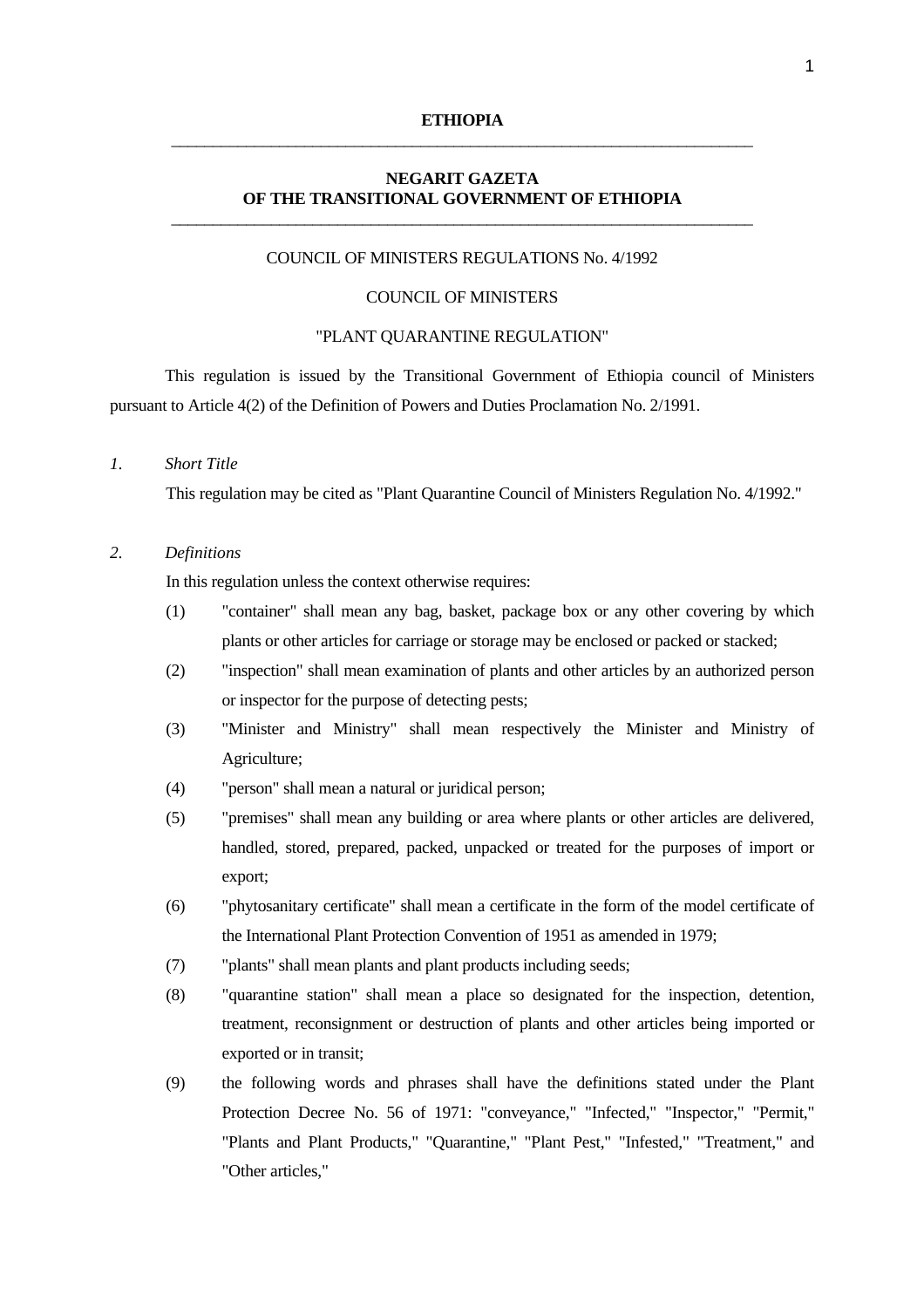(10) "Quarantine" shall mean to isolate, to grow in isolation from like plant species or to grow in an enclosure designed to prevent the dissemination of plant pests with the intention of regulating the movement into or from a specified land area of plant pests, plants, plant products or other articles; while "treatment" shall mean to subject to an action such as to fumigate or spray with pesticides, expose to wet or dry heart or cold temperature, to excise any part, or to wash or clean with the intention of disinfecting or disinfesting the object involved;

#### *3. Quarantine Control*

 All imported plants and other articles which are liable to be infested or infected with plant pests are subject to plant quarantine.

- *4. Import Restrictions on Plants* 
	- (1) No person shall import into Ethiopia any plant and other articles as specified in Schedule I unless he is in possession of an import permit duly issued to him by the Minister.
	- (2) Application for such permit shall be made to the Ministry on the relevant form prescribed and provided by it.

#### *5. Plants Prohibited From Entry Into the Country*

- (1) The importation of any plant or other articles as specified in Schedule II is prohibited.
- 2 Whereas sub-article (1) of this article remains valid; the Minister may approve their importation for scientific study and under strict quarantine precautions.

#### *6. Phytosanitary Certificates and other Information*

- (1) Any plant or other articles as specified in Schedule I which is to be imported into Ethiopia shall be accompanied by a phytosanitary certificate. A copy of the phytosanitary certificate shall be attached to the outside of the container.
- (2) Any plant or other articles being exported from Ethiopia shall be accompanied by a phytosanitary certificate, if such is required by the importing country.
- (3) Any container of plant or other articles used for import or export shall be marked with the information specifying the nature of the contents, the place where produced or obtained where plants or other articles were propagated, the name and address of shipper, owners, or person forwarding and the name and address of the consignee, the place at which the plants or other articles will enter Ethiopia.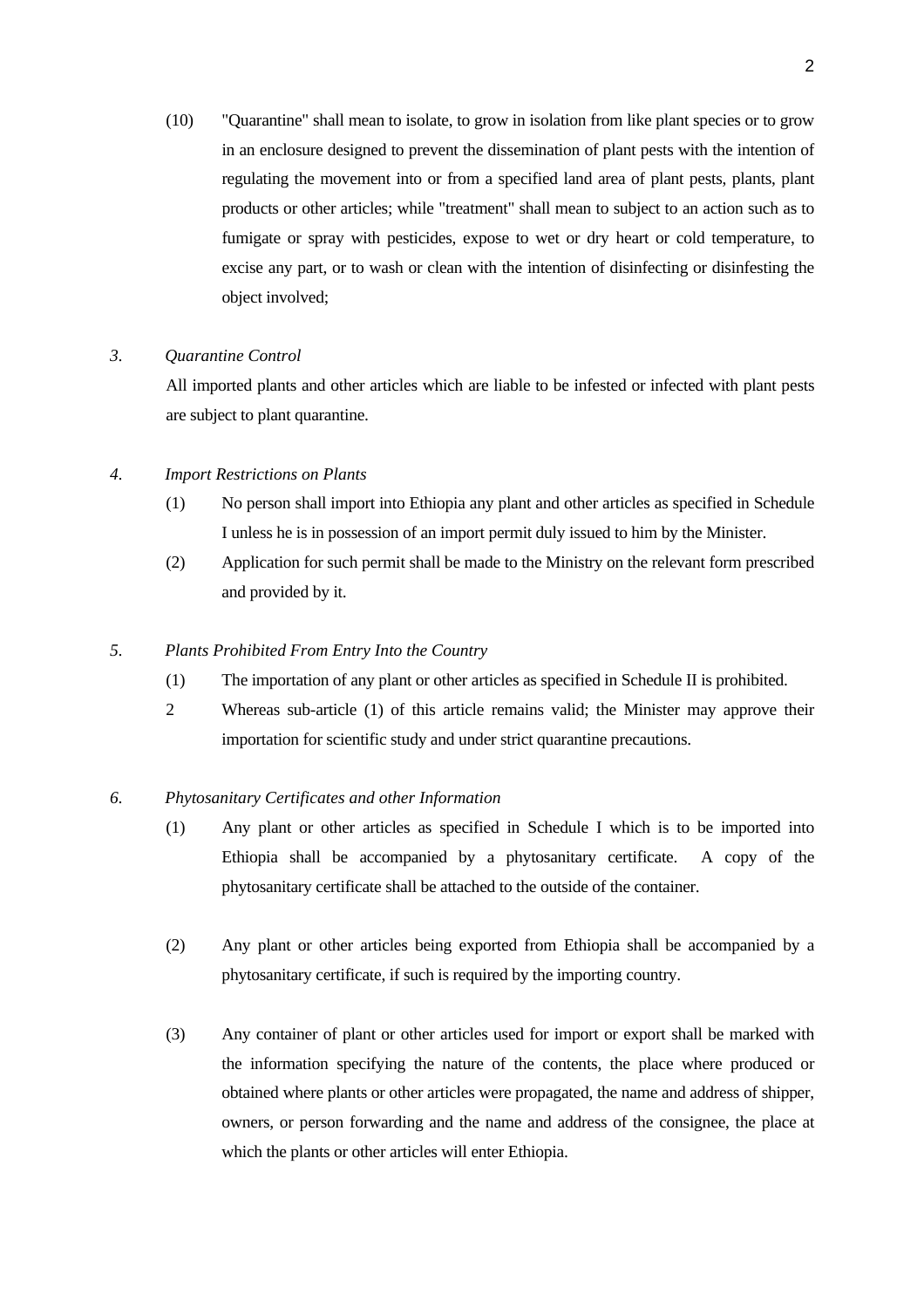#### *7. Waiving Quarantine Requirements*

 Whereas Article 3 of this regulation remain valid; the inspector may waive any or all conditions of quarantine for plants and other articles specified in Schedule 1;

- (1) upon presentation of evidence that the plants have been certified by a known institution using special techniques and are intended for research and scientific studies or
- (2) upon being convinced that the plants and other articles in transit are packed and secured to an acceptable standard.
- *8. Treatment and Disposal* 
	- (1) Any plant or other articles found infected or infested with plant pests shall at the expense of the owner be treated, reexported, destroyed or disposed off in any other manner that the inspector may see it fit. The inspector shall detail in writing the method of treatment or disposal.
	- (2) Any premise or conveyance which is infected or infested shall be treated as the inspector may direct.
- *9. Garbage and Refuse in International Conveyances* 
	- (1) Garbage or refuse from airplanes from international flights is subject to such safeguards as specified by the plant quarantine in cooperation with concerned governmental agencies.
	- (2) Garbage or refuse retained on board in transit vessels and aircraft must be enclosed in tightly sealed pest proof containers to prevent escape.
	- (3) The landing of garbage is strictly prohibited except in unusual circumstances and in this instances, prior approval must be obtained from the appropriate agency.
- *10. Quarantine Stations* 
	- (1) Plants or other articles shall be imported, exported or quarantined at the following stations:
		- (a) Previously established quarantine stations and currently providing quarantine services;
		- (b) Quarantine stations that will be established by the Minister for the future as deemed necessary;
	- (2) The inspector shall prescribe the precautions to be observed during any quarantine or detection.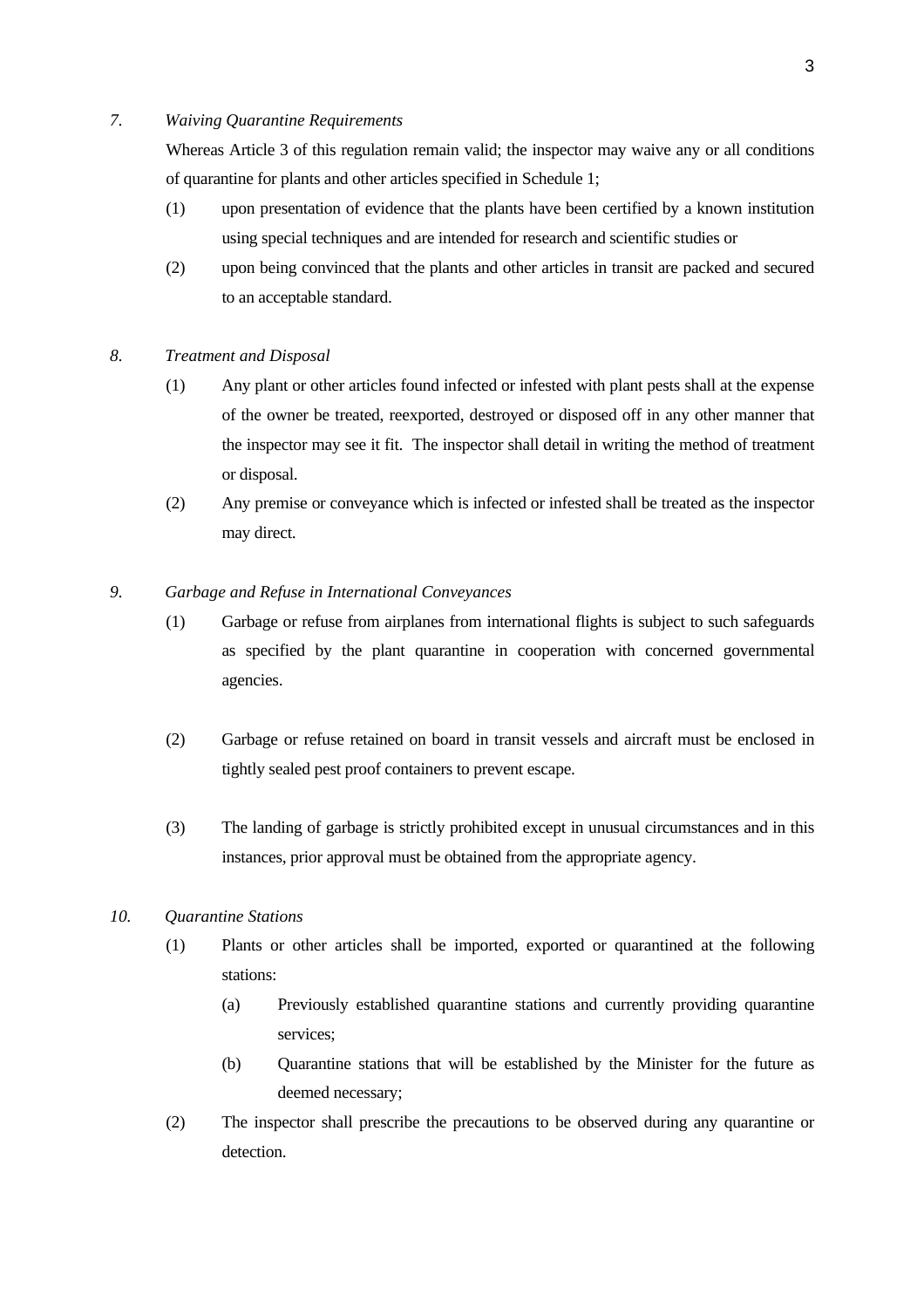(3) The inspector shall be notified by the owner, agent or consignee of the arrival of any conveyance of plants or other articles at the port of entry.

#### *11. Powers and Responsibilities of the Inspector*

 Whereas the powers and responsibilities specified under different articles of this regulations and other provisions remain valid; the inspector shall:

- (1) In accordance with Article 3 require of any person the inspection of plants or other articles;
- (2) Require of any person the inspection and search of the premises and conveyance for the purpose of discovering plant pests and for enforcing the provisions of this regulation;
- (3) Enter upon and conduct a survey at any area of land to determine whether it is infested or infected by plant pest;
- (4) Seize any plant or other articles, conveyance or premises which after inspection may be found infected or infested and to act on in accordance with Article 8 of this regulation;
- (5) Inspect any certificate, permit or other relevant document in respect of plants or other articles for export or import;
- (6) Order any appropriate pest control operation to be carried out on any consignment plants or other articles destined for export or import and on any conveyance and premises to ensure that they are free from any infestation or infection likely to be injurious to agriculture;

#### *12. Powers of the Minister in Enforcing this Regulation*

- (1) The Minister upon settling forth reasonable belief of the existence of any plant pest in an area defined, may in order to prevent the spreading of the pest require the area to be treated.
- (2) The Minister has the power to establish new quarantine stations at appropriate places and shall at the same time notify the concerned sectors of the public the establishment of such stations.
- (3) The Minister has the power to amend at any time the lists specified in Schedule I and II.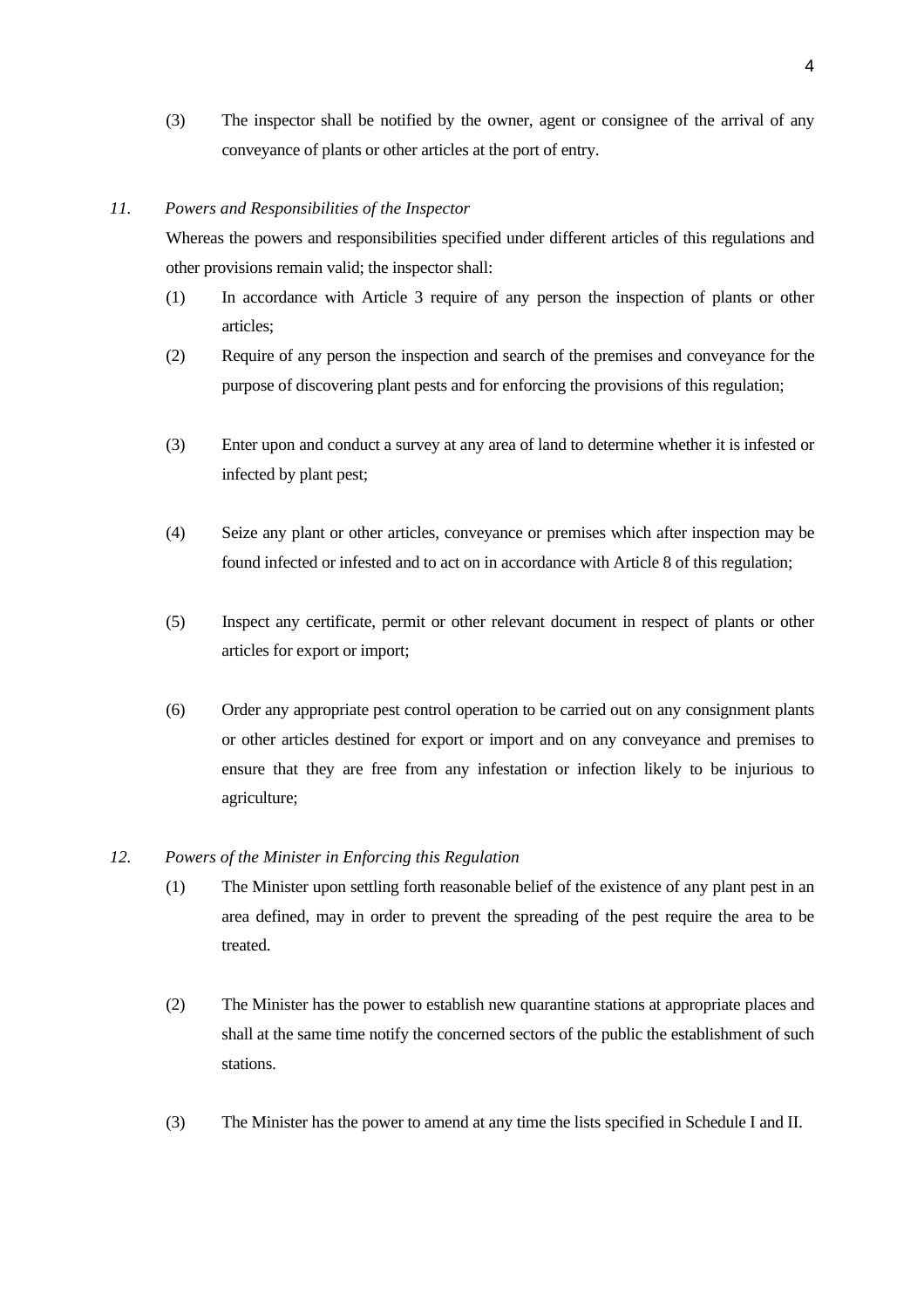# *13. Fees*

 Expenses connected with the examination of any plant and other articles and of their conveyance to a quarantine station, or of their treatment or disposal shall be paid for by the owner of importer or exporter as specified in Schedule III.

# *14. Penal Provisions*

 Any person who otherwise contravenes or fails to comply with any provision of this regulation shall be punished in accordance with the provisions of Article II of the Plant Protection Decree No.56/1971.

# *15. Effective Date*

This Regulation shall enter into force upon its publication in the Negarit Gazeta.

Addis baba, this 2nd day of October 1992.

*TAMIRAT LAINE Prime Minister of the Transitional Government of Ethiopia*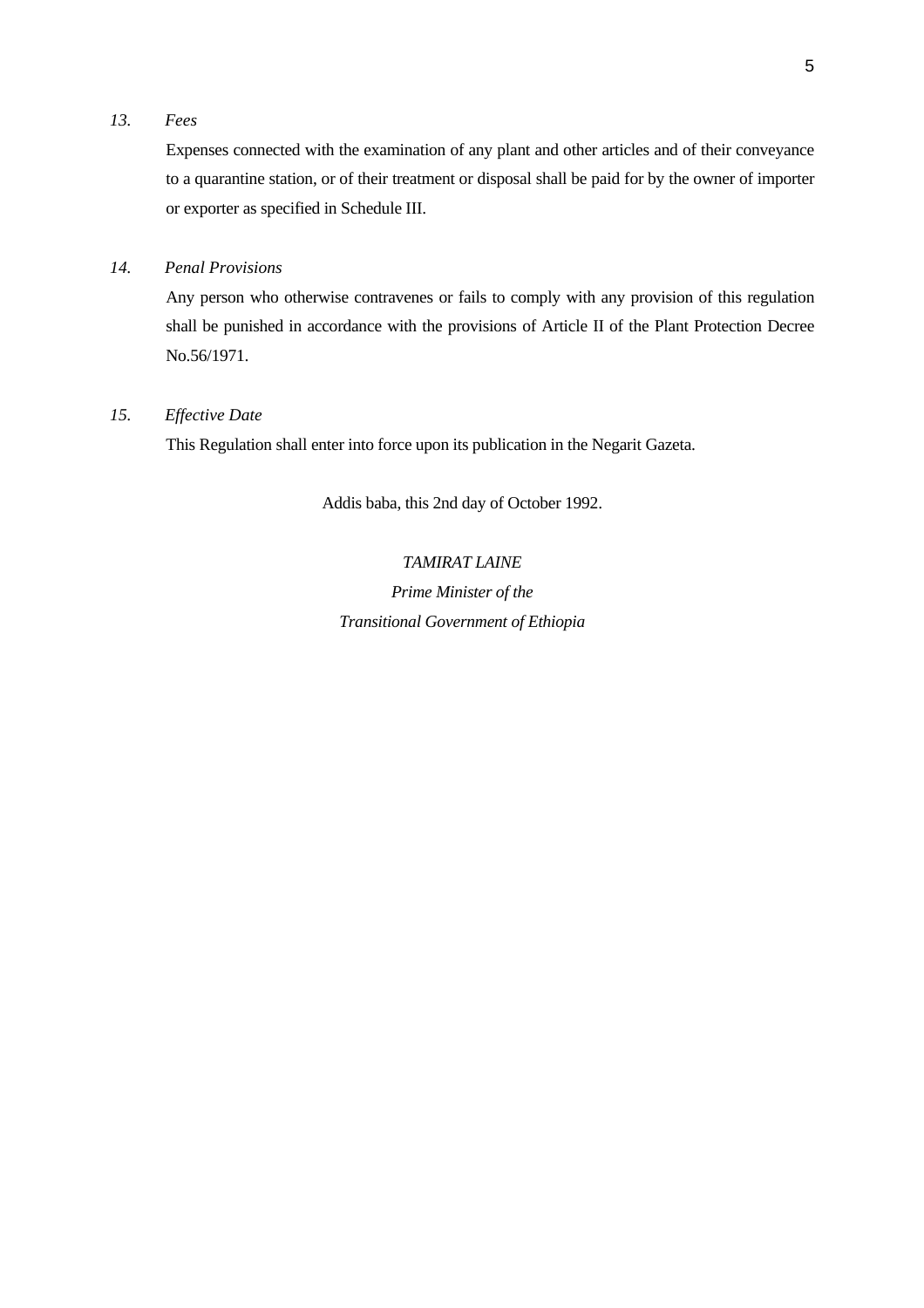#### **SCHEDULE I**

#### *Restricted Plants*

- 1. Acacia spp.
- 2. Allium spp. (Bulbs)
- 3. Anana comosus (Excluding Seeds)
- 4. Agave sisalana (Excluding Seeds)
- 5. Arachis hypogaea
- 6. Asparagus officinalis L. (Exluding Seeds)
- 7. Avena spp.
- 8. Beta spp. (Excluding Seeds)
- 9. Brassica spp. (Excluding Seeds)
- 10. Cajanus cajan (Excluding Seeds)
- 11. Camellia sinensis
- 12. Capsicum spp. (Excluding Seeds)
- 13. Carthumus tinctorius
- 14. Castanea spp.
- 15. Carica papawa (Excluding Seeds)
- 16. Cicer arietinum (Excluding Seeds)
- 17. Citrus spp. (Excluding Seeds)
- 18. Coffea spp.
- 19. Coniferae Cupresus, Juniperus and Pinus
- 20. Cucurbitaceae (Excluding Seeds)
- 21. Cultures
	- Non-pathogens of plants including bacteria, fungi and nematodes
- 22. Curcuma domestica (Excluding Seeds)
- 23. Daucus carota (Excluding Seeds)
- 24. Dioscorea spp. (Excluding Seeds)
- 25. Elettaria cardamomum (Excluding Seeds)
- 26. Eucalyptus spp.
- 27. Fabaceae (Excluding Seeds)
- 28. Fresh fruit and vegetables
- 29. Fragaria spp. (Excluding Seeds)
- 30. Glycine-max
- 31. Gossypium spp.
- 32. Gramineae (Excluding Seeds)
- 33. Hordeur spp.
- 34. Helianthus annuus L.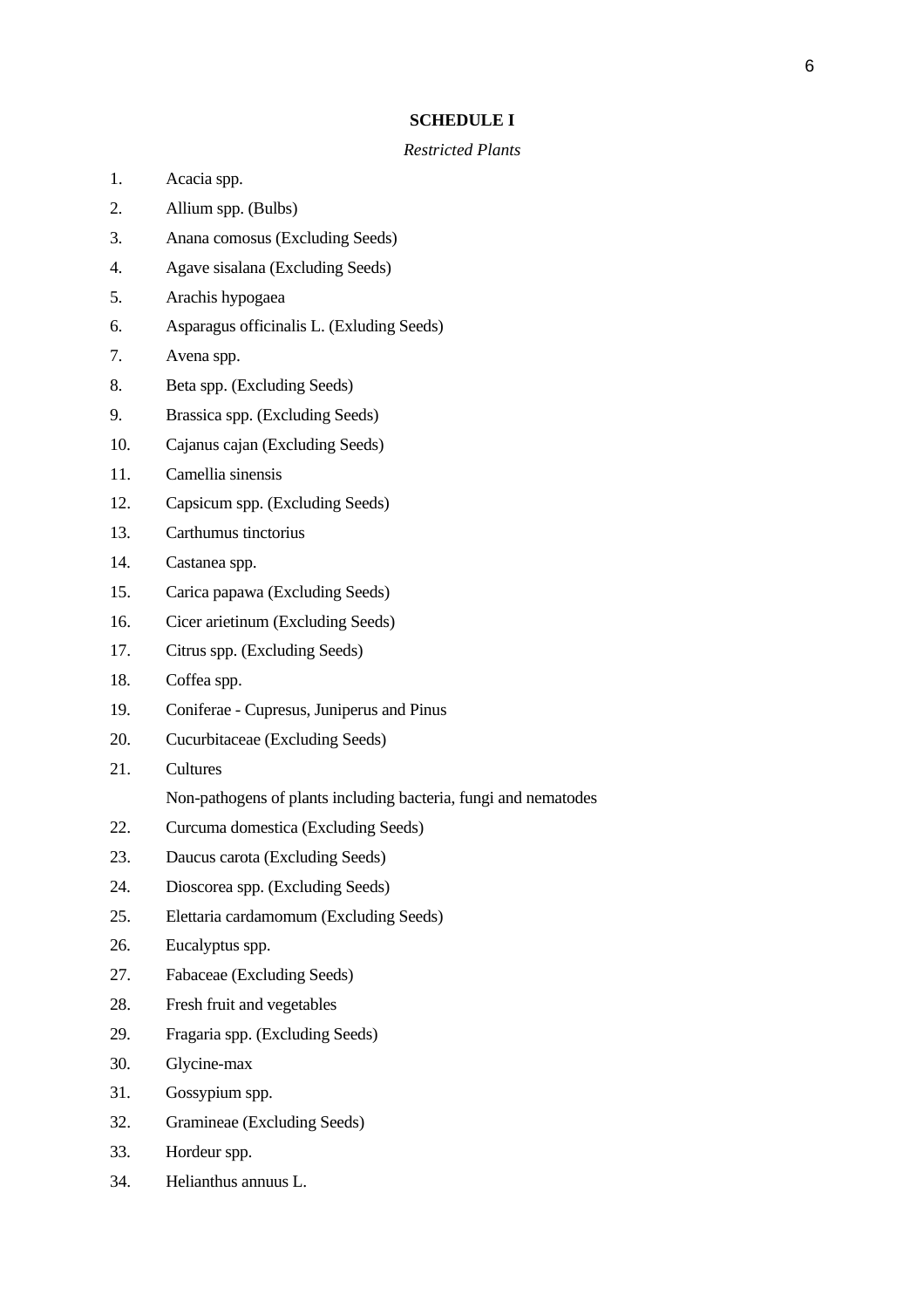- 35. Hibiscus cannabinus (Excluding Seeds)
- 36. Ipomoea batatas
- 37. lactuca sativa (Excluding Seeds)
- 38. Linum usitatissimum
- 39. Lycopersicon esculentum
- 40. Malus spp. (Excluding Seeds)
- 41. Mangifera spp. (Excluding Seeds)
- 42. Manihot esculenta
- 43. Medicago spp.
- 44. Musa spp. (Excluding Seeds)
- 45. Nicotiana spp.
- 46. Oryza sativa
- 47. Passiflora spp. (Excluding Seeds)
- 48. Persea americana (Excluding Seeds)
- 49. Phaseolus spp. (Excluding Seeds)
- 50. Phoenix dactylifera (Excluding Seeds)
- 51. Piper nigrum (Excluding Seeds)
- 52. Pisum sativum
- 53. Prunus spp. (Excluding Seeds)
- 54. Psidium guajava (Excluding Seeds)
- 55. Pyrus spp. (Excluding Seeds)
- 56. Ricinus communis
- 57. Rosa spp. (Excluding Seeds)
- 58. Rubus spp. (Excluding Seeds)
- 59. Saccharum officinarum (Excluding Seeds)
- 60. Secale cereale L.
- 61. Sesamum indicum
- 62. Solanum melongena L. (Excluding Seeds)
- 63. Solanum tuberosum L.
- 64. Sorghum spp.
- 65. Trifolium spp.
- 66. Triticum spp.
- 67. Ulmus spp. (Exluding Seeds)
- 68. Vicia faba
- 69. Vigna spp.
- 70. Vitis spp. (Excluding Seeds)
- 71. Zea mays L.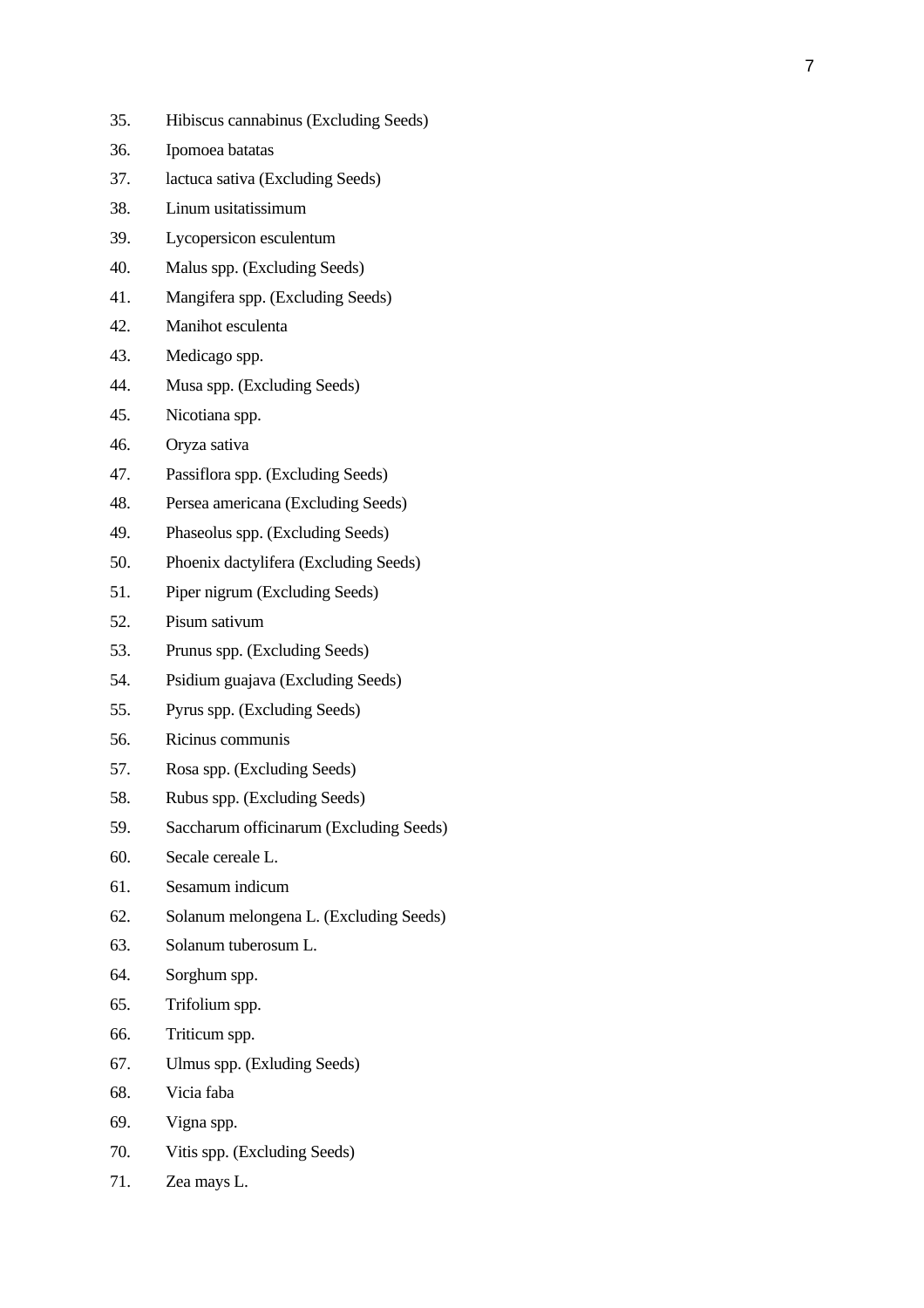72. Zingiber officinale Rosc. (Excluding Seeds)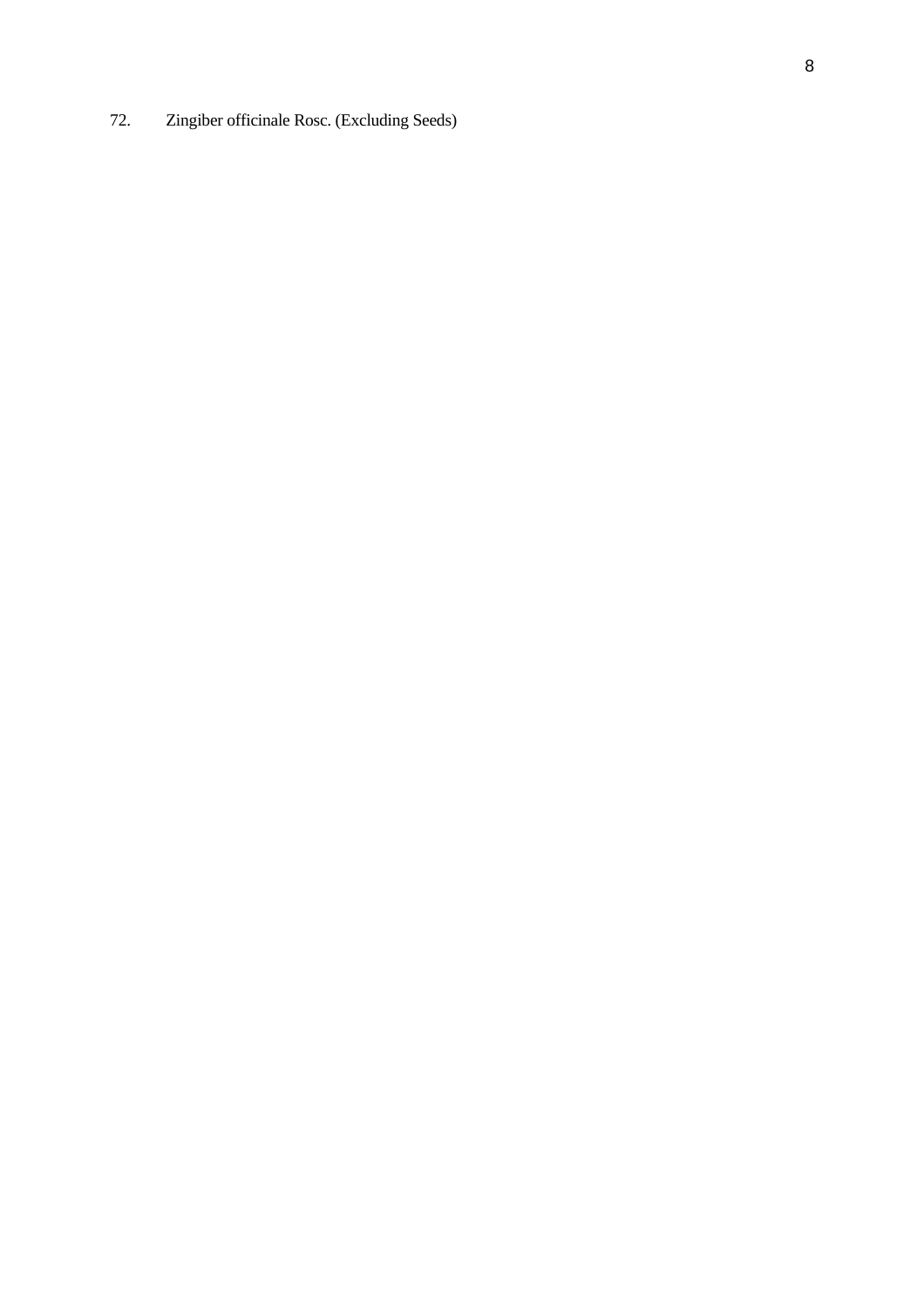#### **SCHEDULE II**

#### *Prohibited Plants and other articles*

- 1. Compost
- 2. Cultures of plant pathogens and plant disease specimens.
- 3. Live specimens of arthropod plant pests, snails and slugs.
- 4. Packing materials of plant origin which pose a quarantine risk as follows:
	- banana leaves, cereal straw, coffee hulls, cotton plants and plant parts and unprocessed cotton products, forest litter, leaves and stems of plants in general rice hulls, sugarcane plants and plant parts.
- 5. Soil, whether alone or attached to plants.
- 6. Weed species listed below:
	- 1. Abutilon theophrasti Medic
	- 2. Aegilops cyclindrica Host
	- 3. Agropyron repens (L.) Beauv.
	- 4. Agrostemma githago L.
	- 5. Alectra orobanchoides
	- 6. Alectra Vogelic Benth.
	- 7. Allium vinea le L.
	- 8. Alopecurus myosuroides Huds.
	- 9. Amaranthus retroflexus L.
	- 10. Ambrosia spp.
	- 11. Aspodelus fistulosus L.
	- 12. Brachiaria plantaginea (Link) Hitche
	- 13. Brassica kaber (DC.) L.C. Wheeler
	- 14. Cenchrus echinatus L.
	- 15. Cenchrus incertus M.A. Curtis
	- 16. Chondrilla juncea L.
	- 17. Chromolaena odorata (L) R.M. King and H. Robi
	- 18. Cirsium arvense (L.) Scop.
	- 19. Cuscuta spp.
	- 20. Digitaria sanguinalis (L.) Scop.
	- 21. Echinochloa crus galli (L.) Beauv.
	- 22. Eichlorinoa crassipes (Mart.) Solms
	- 23. Elidea canadensis Michx
	- 24. Emex spinosa (L) Campdera
	- 25. Euphorbia marginata
	- 26. Euphorbia esula L.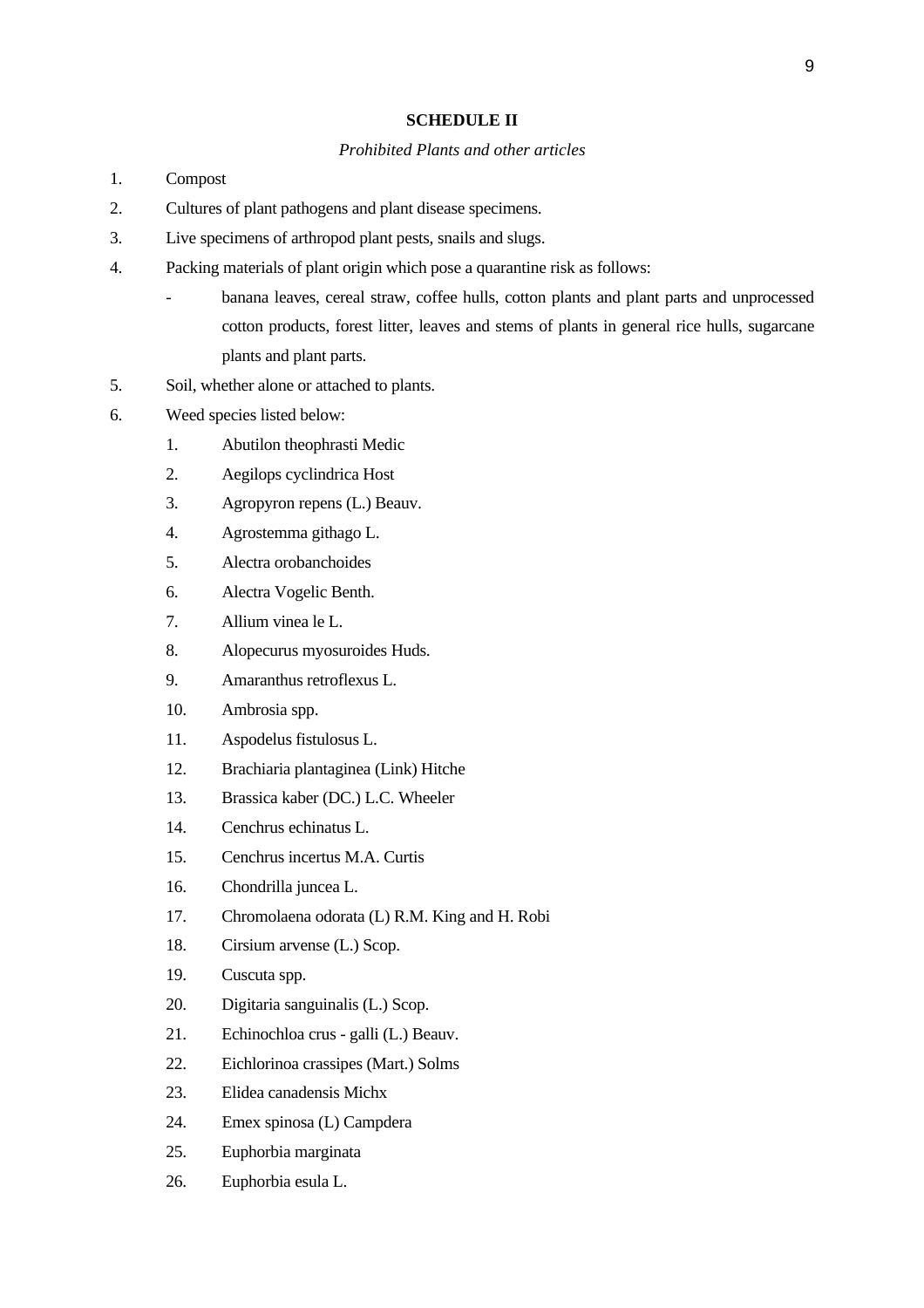| 27. | Galium aparine L.                   |
|-----|-------------------------------------|
| 28. | Hordeum jubatum L.                  |
| 29. | Hydrilla verticillata (L.f.) Royle. |
| 30. | Hypericum perforotum L.             |
| 31. | Ipomoea hederacea (L.) Jacq.        |
| 32. | Ischaemum rugosum Sealisb           |
| 33. | Kochia scoparia (L.) Roth           |
| 34. | Lactuca pulchella (Pursh) DC.       |
| 35. | Lolium rigidum Laud.                |
| 36. | Mikania micrantha                   |
| 37. | Mimosa inermis L.                   |
| 38. | Mimosa pigra L.                     |
| 39. | Mimosa pudica L.                    |
| 40. | Opuntia spp.                        |
| 41. | Orobanche spp.                      |
| 42. | Oryza punctata kolschy ex steud     |
| 43. | Parthenium hysterophorus L.         |
| 44. | Polygonum convolvulus L.            |
| 45. | Rhus radicans L.                    |
| 46. | Rubus vulgaris Weihe et Ness        |
| 47. | Rumex acetosella L.                 |
| 48. | Saccharum spontaneum L.             |
| 49. | Salvinia molesta D.S. Mitchell      |
| 50. | Setaria faberi Herrm.               |
| 51. | Setaria viridis (L.) Beauv.         |
| 52. | Sisymbrium altissimum L.            |
| 53. | Solanum elaeagnifolium Cav.         |
| 54. | Sonchus arvensis L.                 |
| 55. | Sorghum halepense (L.) Pers.        |
| 56. | Spernacoce latifolia                |
| 57. | Striga spp.                         |
| 58. | Ulex europaeus L.                   |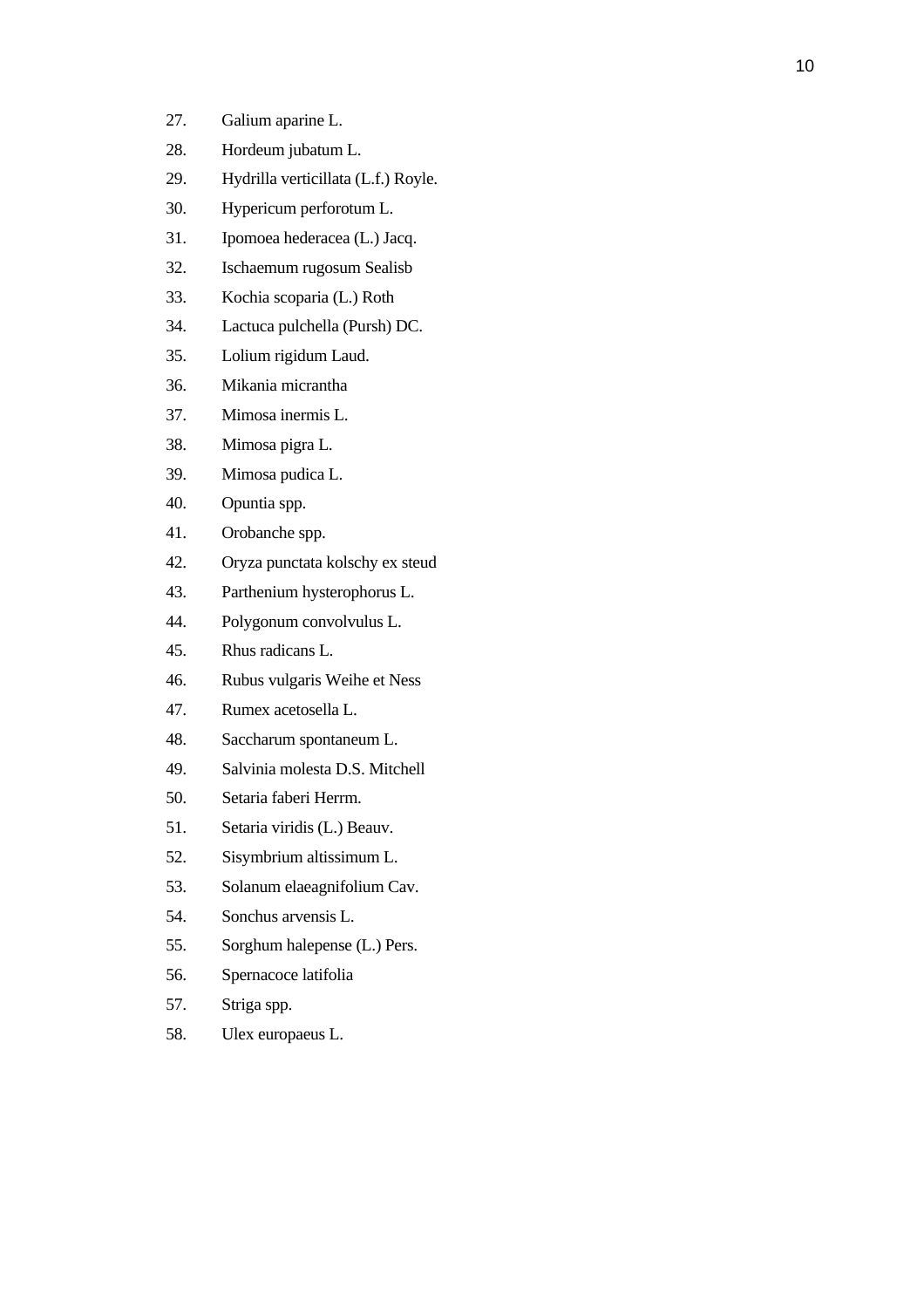#### **SCHEDULE III**

*List of Fees for Plant Quarantine Services* 

# 1. *Imports* (1) Inspection fees for imports of plants for consumption per entry permit ........................... Birr 20.00 (2) Inspection fee for all imports of plants other than those specified in No. 1/1 of this schedule: (a) if amount is less than 1 quintal; per certificate or entry permit ....................... Birr 10.00 (b) if amount is 1 to 10 quintals; per certificate or entry permit ........................ Birr 20.00 (c) if amount is above 10 quintals up to 1000 quintals; in addition to that specified in No. 2/b of this schedule, per every 10 quintals ........................................ Birr 0.50 (3) If those specified under No.  $/1/$  or  $/2/$  are found infested during inspection and require treatment; supervision fee per hour .......................Birr 15.00 (4) If the material imported requires post-entry quarantine screening: (a) for seedling, grafts, cuttings up to  $100$  pieces; maintenance fee per piece ................Birr 1.00 (b) for seeds up to 500; maintenance fee ......Birr 20.00 (c) if amount is above 500 seeds in addition to that specified in No. 4/b: Per every 100 seeds .......................Birr 2.00 2. *Exports*  1. For exports which require phytosanitary certificate

after inspection:

| (a) | if amount is less than 1 quintal, per    |  |
|-----|------------------------------------------|--|
|     |                                          |  |
|     | $(b)$ if amount is 1 to 10 quintals, per |  |

- certificate ...............................Birr 20.00
- (c) if amount is above 10 quintals up to 2000 quintals; in addition to that specified in No 1/b: Per every 10 quintals ..........Birr 0.50